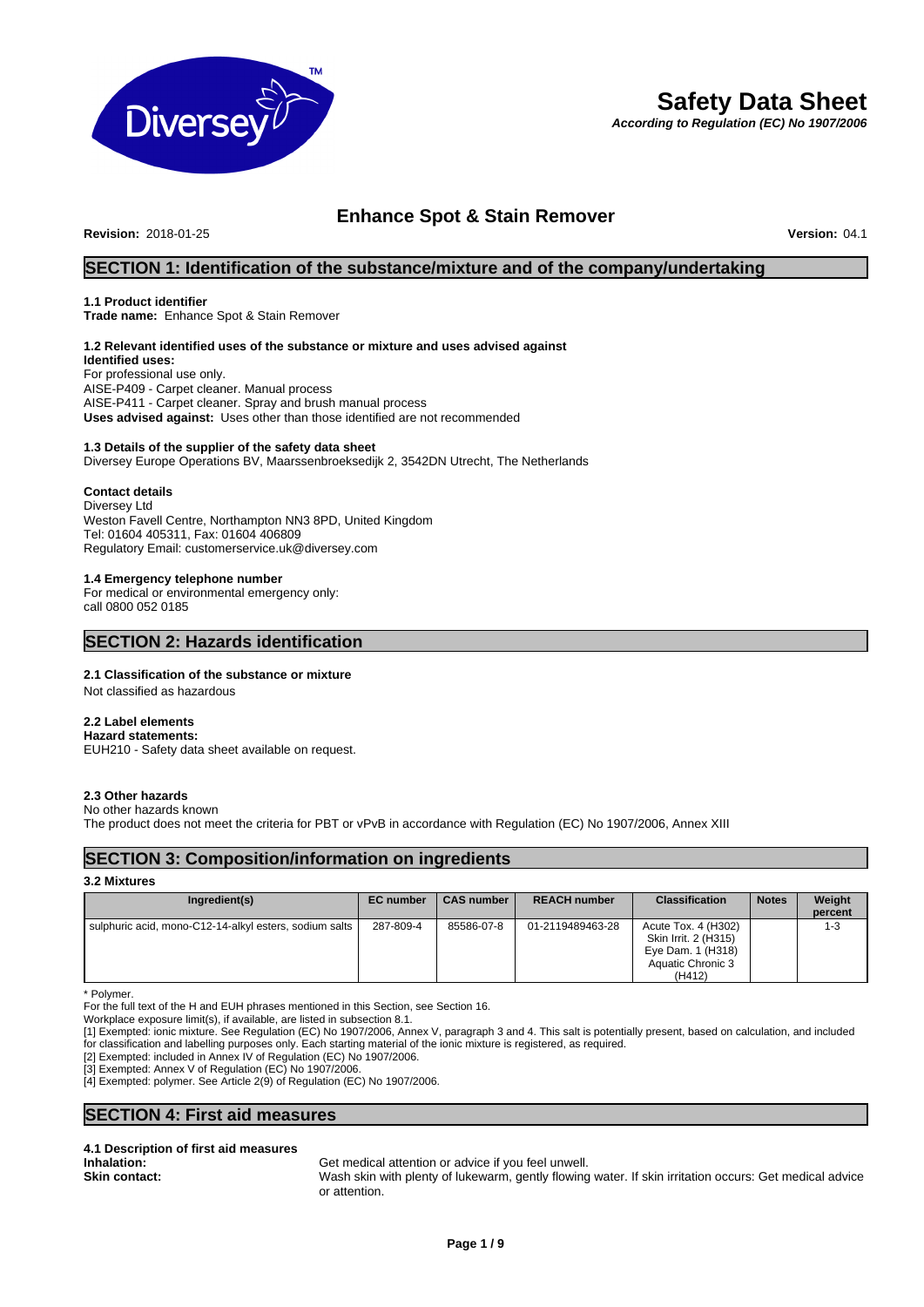#### **Enhance Spot & Stain Remover**

| Eye contact:                                  | Rinse cautiously with water for several minutes. If irritation occurs and persists, get medical<br>attention.                                                                  |
|-----------------------------------------------|--------------------------------------------------------------------------------------------------------------------------------------------------------------------------------|
| Ingestion:<br>Self-protection of first aider: | Rinse mouth. Immediately drink 1 glass of water. Get medical attention or advice if you feel unwell.<br>Consider personal protective equipment as indicated in subsection 8.2. |
| .                                             |                                                                                                                                                                                |

#### **4.2 Most important symptoms and effects, both acute and delayed**

| Inhalation:   | No known effects or symptoms in normal use. |
|---------------|---------------------------------------------|
| Skin contact: | No known effects or symptoms in normal use. |
| Eye contact:  | No known effects or symptoms in normal use. |
| Ingestion:    | No known effects or symptoms in normal use. |

**4.3 Indication of any immediate medical attention and special treatment needed** No information available on clinical testing and medical monitoring. Specific toxicological information on substances, if available, can be found in section 11.

## **SECTION 5: Firefighting measures**

#### **5.1 Extinguishing media**

Carbon dioxide. Dry powder. Water spray jet. Fight larger fires with water spray jet or alcohol-resistant foam.

## **5.2 Special hazards arising from the substance or mixture**

No special hazards known.

### **5.3 Advice for firefighters**

As in any fire, wear self contained breathing apparatus and suitable protective clothing including gloves and eye/face protection.

### **SECTION 6: Accidental release measures**

#### **6.1 Personal precautions, protective equipment and emergency procedures**

No special measures required.

#### **6.2 Environmental precautions**

Do not allow to enter drainage system, surface or ground water. Dilute with plenty of water.

#### **6.3 Methods and material for containment and cleaning up**

Absorb with liquid-binding material (sand, diatomite, universal binders, sawdust).

#### **6.4 Reference to other sections**

For personal protective equipment see subsection 8.2. For disposal considerations see section 13.

### **SECTION 7: Handling and storage**

#### **7.1 Precautions for safe handling**

**Measures to prevent fire and explosions:** No special precautions required.

### **Measures required to protect the environment:**

For environmental exposure controls see subsection 8.2.

#### **Advices on general occupational hygiene:**

Handle in accordance with good industrial hygiene and safety practice. Keep away from food, drink and animal feeding stuffs. Do not mix with other products unless adviced by Diversey.

#### **7.2 Conditions for safe storage, including any incompatibilities**

Store in accordance with local and national regulations. Keep only in original container. For conditions to avoid see subsection 10.4. For incompatible materials see subsection 10.5.

#### **7.3 Specific end use(s)**

No specific advice for end use available.

### **SECTION 8: Exposure controls/personal protection**

## **8.1 Control parameters**

**Workplace exposure limits**

Air limit values, if available:

Biological limit values, if available:

Recommended monitoring procedures, if available:

Additional exposure limits under the conditions of use, if available: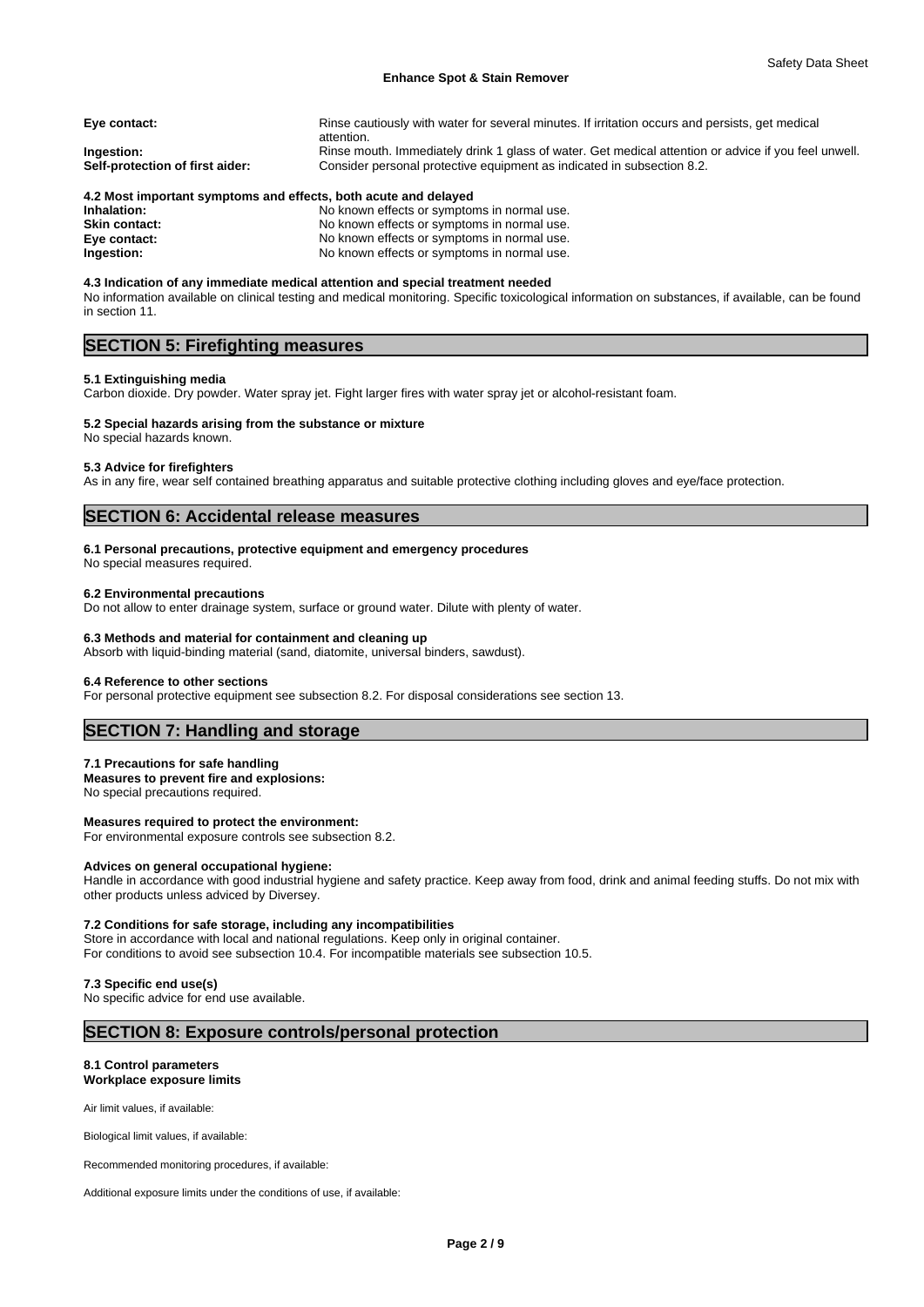#### **DNEL/DMEL and PNEC values**

#### **Human exposure** DNEL oral exposure - Consumer (mg/kg bw)

| Ingredient(s)<br>Short term - Systemic<br><b>Short term - Local</b><br>Long term - Local<br><b>I Long term - Systemic I</b><br>effects<br>effects<br>effects<br>effects<br>sulphuric acid. mono-C12-14-alkyl esters, sodium salts<br>24 | $\cdots$ . The state of the state of the state of $\cdots$ |  |  |
|-----------------------------------------------------------------------------------------------------------------------------------------------------------------------------------------------------------------------------------------|------------------------------------------------------------|--|--|
|                                                                                                                                                                                                                                         |                                                            |  |  |
|                                                                                                                                                                                                                                         |                                                            |  |  |
|                                                                                                                                                                                                                                         |                                                            |  |  |

DNEL dermal exposure - Worker

| Ingredient(s)                                          | <b>Short term - Local</b> | Short term - Systemic | Long term - Local | <b>I Long term - Systemic I</b> |
|--------------------------------------------------------|---------------------------|-----------------------|-------------------|---------------------------------|
|                                                        | effects                   | effects (mg/kg bw)    | effects           | effects (mg/kg bw)              |
| sulphuric acid. mono-C12-14-alkyl esters, sodium salts | No data available         |                       | No data available | 4060                            |

#### DNEL dermal exposure - Consumer

| Ingredient(s)                                          | <b>Short term - Local</b> | <b>IShort term - Systemic I</b> | Long term - Local | I Long term - Systemic I |
|--------------------------------------------------------|---------------------------|---------------------------------|-------------------|--------------------------|
|                                                        | effects                   | effects (mg/kg bw)              | effects           | effects (mg/kg bw)       |
| sulphuric acid. mono-C12-14-alkyl esters, sodium salts | No data available         |                                 | No data available | 2440                     |

DNEL inhalatory exposure - Worker (mg/m<sup>3</sup>)  $)$ 

| Ingredient(s)                                          | <b>Short term - Local</b><br>effects | <b>Short term - Systemich</b><br>effects | Long term - Local<br>effects | I Long term - Systemic I<br>effects |
|--------------------------------------------------------|--------------------------------------|------------------------------------------|------------------------------|-------------------------------------|
| sulphuric acid. mono-C12-14-alkyl esters, sodium salts |                                      |                                          |                              | 285                                 |

| DNEL inhalatory exposure - Consumer (mg/m <sup>3</sup> ) |                           |                              |                   |                                 |  |  |  |
|----------------------------------------------------------|---------------------------|------------------------------|-------------------|---------------------------------|--|--|--|
| Ingredient(s)                                            | <b>Short term - Local</b> | <b>Short term - Systemic</b> | Long term - Local | <b>I Long term - Systemic I</b> |  |  |  |
|                                                          | effects                   | effects                      | effects           | effects                         |  |  |  |
| sulphuric acid. mono-C12-14-alkyl esters, sodium salts   |                           |                              |                   | 85                              |  |  |  |

# **Environmental exposure** Environmental exposure - PNEC

| Ingredient(s)                                          | (mg/l) | Surface water, fresh Surface water, marinel<br>(mg/l) | Intermittent (mg/l) | Sewage treatment<br>plant (mg/l) |
|--------------------------------------------------------|--------|-------------------------------------------------------|---------------------|----------------------------------|
| sulphuric acid, mono-C12-14-alkyl esters, sodium salts | 0.102  | 0.0 <sup>.</sup>                                      | 0.036               | 1084                             |

### Environmental exposure - PNEC, continued

| Ingredient(s)                                          | Sediment. freshwater  <br>(mg/kg) | Sediment, marine<br>(mg/kg) | Soil (mg/kg) | Air (mg/m <sup>3</sup> ) |
|--------------------------------------------------------|-----------------------------------|-----------------------------|--------------|--------------------------|
| sulphuric acid. mono-C12-14-alkyl esters, sodium salts | 3.58                              | 0.358                       | 0.654        |                          |

#### **8.2 Exposure controls**

*The following information applies for the uses indicated in subsection 1.2 of the Safety Data Sheet. If available, please refer to the product information sheet for application and handling instructions. Normal use conditions are assumed for this section.*

*Recommended safety measures for handling the undiluted product:*

| Appropriate engineering controls:<br>Appropriate organisational controls: | Provide a good standard of general ventilation.<br>Avoid direct contact and/or splashes where possible. Train personnel.                                   |
|---------------------------------------------------------------------------|------------------------------------------------------------------------------------------------------------------------------------------------------------|
| Personal protective equipment                                             |                                                                                                                                                            |
| Eye / face protection:                                                    | Safety glasses are not normally required. However, their use is recommended in those cases<br>where splashes may occur when handling the product (EN 166). |
| Hand protection:                                                          | Rinse and dry hands after use. For prolonged contact protection for the skin may be necessary.                                                             |
| <b>Body protection:</b>                                                   | No special requirements under normal use conditions.                                                                                                       |
| <b>Respiratory protection:</b>                                            | Respiratory protection is not normally required. However, inhalation of vapour, spray, gas or<br>aerosols should be avoided.                               |
|                                                                           |                                                                                                                                                            |

**Environmental exposure controls:** No special requirements under normal use conditions.

### **SECTION 9: Physical and chemical properties**

**9.1 Information on basic physical and chemical properties Information in this section refers to the product, unless it is specifically stated that substance data is listed**

**Physical State:** Liquid **Colour:** Milky, White **Odour:** Slightly perfumed **Odour threshold:** Not applicable **pH:** 7.5 (neat) 7 **Melting point/freezing point (°C):** Not determined Not relevant to classification of this product **Initial boiling point and boiling range (°C):** Not determined

**Method / remark**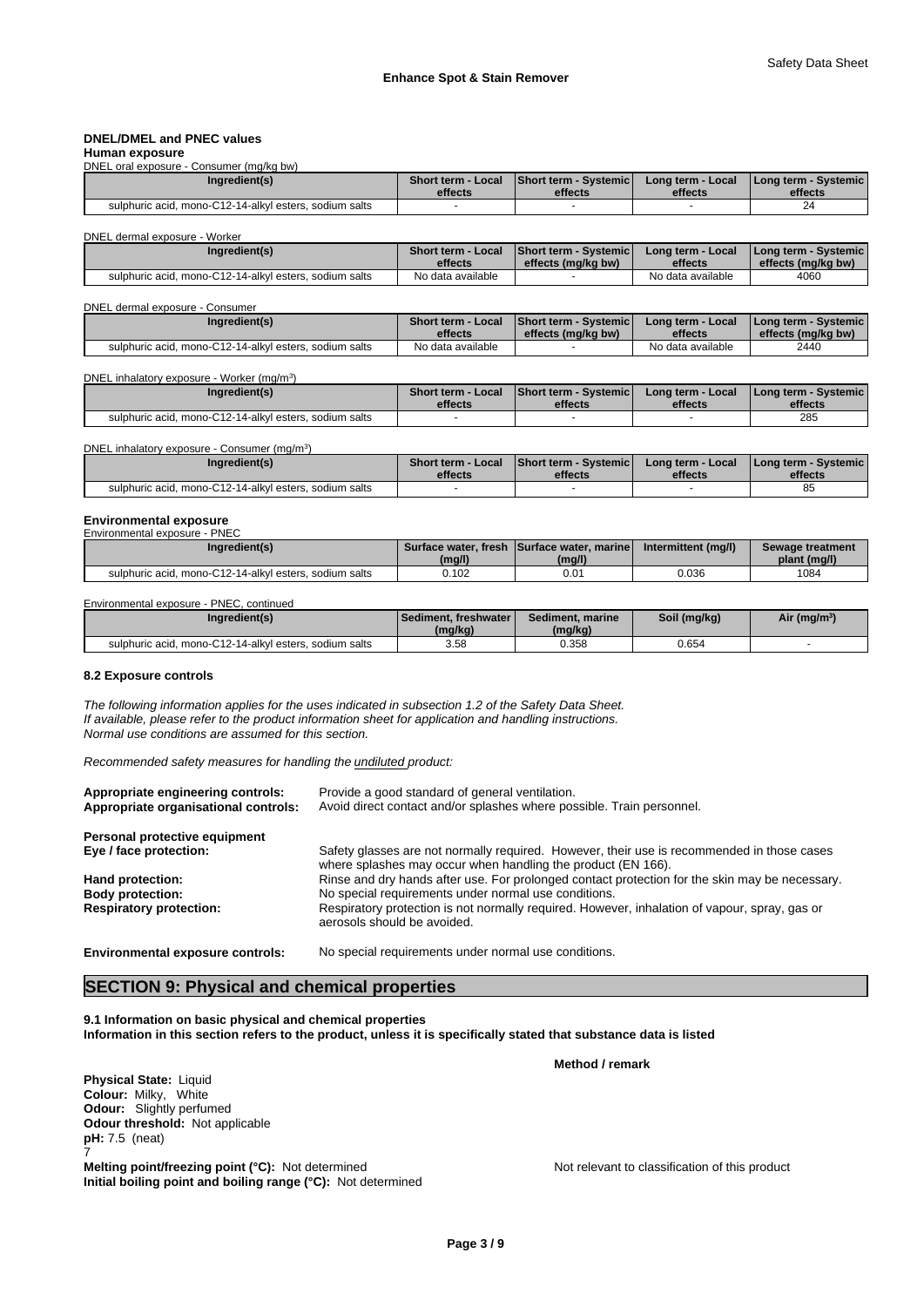#### Substance data, boiling point

| Ingredient(s)                                          | Value<br>10 <sub>0</sub> | <b>Method</b>    | <b>Atmospheric pressure</b><br>(hPa) |  |
|--------------------------------------------------------|--------------------------|------------------|--------------------------------------|--|
| sulphuric acid, mono-C12-14-alkyl esters, sodium salts | 100                      | Method not given |                                      |  |

#### **Method / remark**

*( UN Manual of Tests and Criteria, section 32, L.2 )* **Flash point (°C):** Not applicable. **Sustained combustion:** Not applicable. **Evaporation rate:** Not determined **Flammability (solid, gas):** Not determined **Upper/lower flammability limit (%):** Not determined

Substance data, flammability or explosive limits, if available:

**Method / remark**

**Vapour pressure:** Not determined

Substance data, vapour pressure

| Ingredient(s)                                                | Value<br>(Pa)     | Method | Temperature<br>$10^{\circ}$ |
|--------------------------------------------------------------|-------------------|--------|-----------------------------|
| 1, mono-C12-14-alkyl esters, sodium salts<br>sulphuric acid. | No data available |        |                             |

**Method / remark**

#### **Solubility in / Miscibility with Water:** Fully miscible **Vapour density:** Not determined **Relative density:** ≈1.00(20°C)

| Substance data, solubility in water |  |
|-------------------------------------|--|
|-------------------------------------|--|

| Ingredient(s)                                          | Value<br>(g/l) | <b>Method</b>    | Temperature<br>10 <sup>o</sup> |
|--------------------------------------------------------|----------------|------------------|--------------------------------|
| sulphuric acid, mono-C12-14-alkyl esters, sodium salts | Soluble<br>.   | Method not given |                                |

Substance data, partition coefficient n-octanol/water (log Kow): see subsection 12.3

**Decomposition temperature:** Not applicable. **Autoignition temperature:** Not determined **Viscosity:** Not determined **Explosive properties:** Not explosive. **Oxidising properties:** Not oxidising.

9.2 Other information<br>Surface tension (N/m): Not determined **Corrosion to metals:** Not corrosive

Not relevant to classification of this product

Substance data, dissociation constant, if available:

### **SECTION 10: Stability and reactivity**

#### **10.1 Reactivity**

No reactivity hazards known under normal storage and use conditions.

#### **10.2 Chemical stability**

Stable under normal storage and use conditions.

### **10.3 Possibility of hazardous reactions**

No hazardous reactions known under normal storage and use conditions.

# **10.4 Conditions to avoid**

None known under normal storage and use conditions.

### **10.5 Incompatible materials**

None known under normal use conditions.

#### **10.6 Hazardous decomposition products**

None known under normal storage and use conditions.

### **SECTION 11: Toxicological information**

#### **11.1 Information on toxicological effects**

Mixture data:

**Method / remark**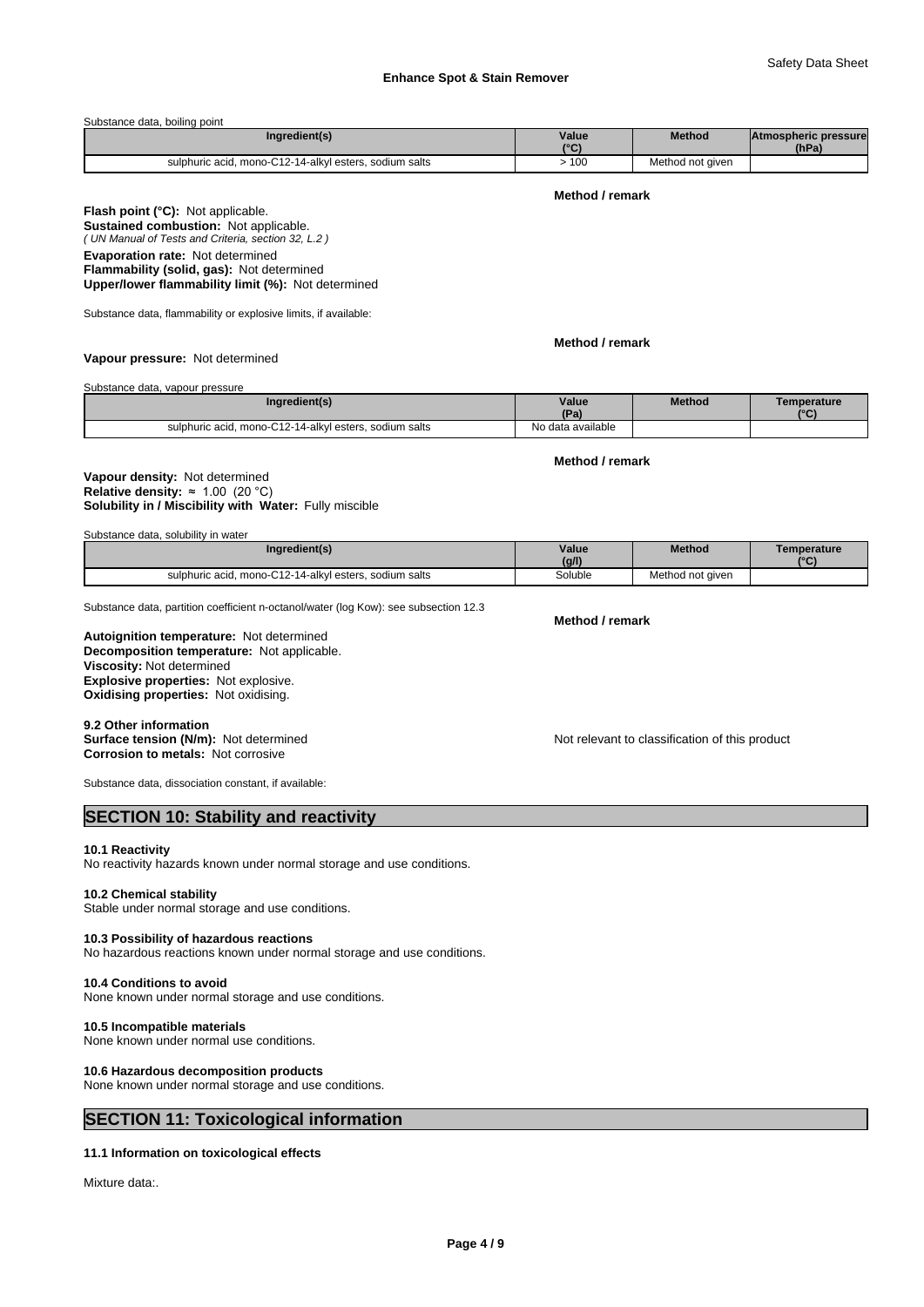#### **Relevant calculated ATE(s):** ATE - Oral (mg/kg): >2000

| Skin irritation and corrosivity          |                                   |
|------------------------------------------|-----------------------------------|
| <b>Result:</b> Not corrosive or irritant | <b>Method:</b> Weight of evidence |
| Eye irritation and corrosivity           |                                   |
| <b>Result:</b> Not corrosive or irritant | <b>Method:</b> Weight of evidence |

Substance data, where relevant and available, are listed below:.

#### **Acute toxicity** Acute oral toxi

| <u>19919 YIMI 1971911 Y</u>                            |                 |         |                |                  |          |  |
|--------------------------------------------------------|-----------------|---------|----------------|------------------|----------|--|
| Ingredient(s)                                          | <b>Endpoint</b> | Value   | <b>Species</b> | <b>Method</b>    | Exposure |  |
|                                                        |                 | (mg/kg) |                |                  | time (h) |  |
| sulphuric acid, mono-C12-14-alkyl esters, sodium salts | □<br>LD 50      | 1800    | Rat            | Method not given |          |  |

Acute dermal toxicity

L

|                 | Ingredient(s)                          | Endpoint   | Value<br>(mg/kg) | Species | <b>Method</b>    | <b>Exposure</b><br>time (h) |
|-----------------|----------------------------------------|------------|------------------|---------|------------------|-----------------------------|
| sulphuric acid. | mono-C12-14-alkyl esters, sodium salts | Ð<br>LD 50 | 2000             | Rabbit  | Method not given |                             |

Acute inhalative toxicity

| Ingredient(s)                                          | Endpoint | Value<br>(mg/l)      | <b>Species</b> | <b>Method</b> | <b>Exposure</b><br>time (h) |  |
|--------------------------------------------------------|----------|----------------------|----------------|---------------|-----------------------------|--|
| sulphuric acid, mono-C12-14-alkyl esters, sodium salts |          | No data<br>available |                |               |                             |  |

#### **Irritation and corrosivity** Skin irritation and corrosivity

| Ingredient(s)                                          | Result   | <b>Species</b> | <b>Method</b>     | Exposure time |
|--------------------------------------------------------|----------|----------------|-------------------|---------------|
| sulphuric acid. mono-C12-14-alkyl esters, sodium salts | Irritant | Rabbit         | OECD 404 (EU B.4) |               |

Eye irritation and corrosivity

| <b>redient</b> (s)<br>ına                                                 | Result        | Species | Method                                           | Exposure time |
|---------------------------------------------------------------------------|---------------|---------|--------------------------------------------------|---------------|
| 0.40.44<br>sodium salts<br>. mono-C12-14-alkvl esters.<br>sulphuric acid. | Severe damage | Rabbit  | (EU B.5)<br>$\sim$ $\sim$ $\sim$<br>1.40F<br>ーいい |               |

Respiratory tract irritation and corrosivity

| Ingredient(s)                                                                      | Result            | Species | <b>Method</b> | osure time |
|------------------------------------------------------------------------------------|-------------------|---------|---------------|------------|
| <b></b><br>`-14-alkvl esters.<br>. sodium salts<br>. mono-C12-1<br>sulphuric acid. | No data available |         |               |            |

#### **Sensitisation**

Sensitisation by skin contact

| Ingredient(s)                                          | Result          | <b>Species</b> | <b>Method</b>     | Exposure time (h) |
|--------------------------------------------------------|-----------------|----------------|-------------------|-------------------|
| sulphuric acid. mono-C12-14-alkyl esters, sodium salts | Not sensitising | Guinea pig     | OECD 406 (EU B.6) |                   |
|                                                        |                 |                | <b>GPMT</b>       |                   |

| Sensitisation<br>bv inhalation ו                       |                   |         |               |               |
|--------------------------------------------------------|-------------------|---------|---------------|---------------|
| Inaredient(s)                                          | Result            | Species | <b>Method</b> | Exposure time |
| sulphuric acid. mono-C12-14-alkyl esters, sodium salts | No data available |         |               |               |

# **CMR effects (carcinogenicity, mutagenicity and toxicity for reproduction)** Mutagenicity

| <b>IVIULUY</b>                            |                          |                            |                                                                                                             |           |
|-------------------------------------------|--------------------------|----------------------------|-------------------------------------------------------------------------------------------------------------|-----------|
| Ingredient(s)                             | <b>Result (in-vitro)</b> | <b>Method</b>              | <b>Result (in-vivo)</b>                                                                                     | Method    |
|                                           |                          | (in-vitro)                 |                                                                                                             | (in-vivo) |
| sulphuric acid, mono-C12-14-alkyl esters, |                          |                            | No evidence for mutagenicity, negative   OECD 471 (EUNo evidence for mutagenicity, negative   OECD 474 (EU) |           |
| sodium salts                              | test results             | B.12/13) OECD test results |                                                                                                             | B.12      |
|                                           |                          | 476 (Mouse                 |                                                                                                             |           |
|                                           |                          | (lymphoma                  |                                                                                                             |           |

#### **Carcinogenicity**

| naredient(s                                                             | .ffec                                                      |
|-------------------------------------------------------------------------|------------------------------------------------------------|
| salts<br>, mono-C12-14-alkyl esters<br>sulphuric acid.<br>sodium<br>$-$ | negative test results<br>r carcinoɑenicitv<br>evidence for |

Toxicity for reproduction

| Ingredient(s)                        | Endpoint    | <b>Specific effect</b>                        | Value<br>$(mq/kg)$ bw/d) | <b>Species</b> | <b>Method</b>          | <b>Exposure</b><br>time | Remarks and other effects<br>reported |
|--------------------------------------|-------------|-----------------------------------------------|--------------------------|----------------|------------------------|-------------------------|---------------------------------------|
| sulphuric acid,<br>mono-C12-14-alkvl | <b>NOEL</b> | Teratogenic effects<br>Developmental toxicity | 250                      | Rat            | OECD 414<br>(EU B.31), |                         |                                       |
| esters, sodium salts                 |             |                                               |                          |                | oral                   |                         |                                       |

| <b>Repeated dose toxicity</b>          |          |              |                |               |             |                                               |  |
|----------------------------------------|----------|--------------|----------------|---------------|-------------|-----------------------------------------------|--|
| Sub-acute or sub-chronic oral toxicity |          |              |                |               |             |                                               |  |
| Ingredient(s)                          | Endpoint | Value        | <b>Species</b> | <b>Method</b> |             | <b>Exposure Specific effects and organs I</b> |  |
|                                        |          | (mg/kg bw/d) |                |               | time (days) | affected                                      |  |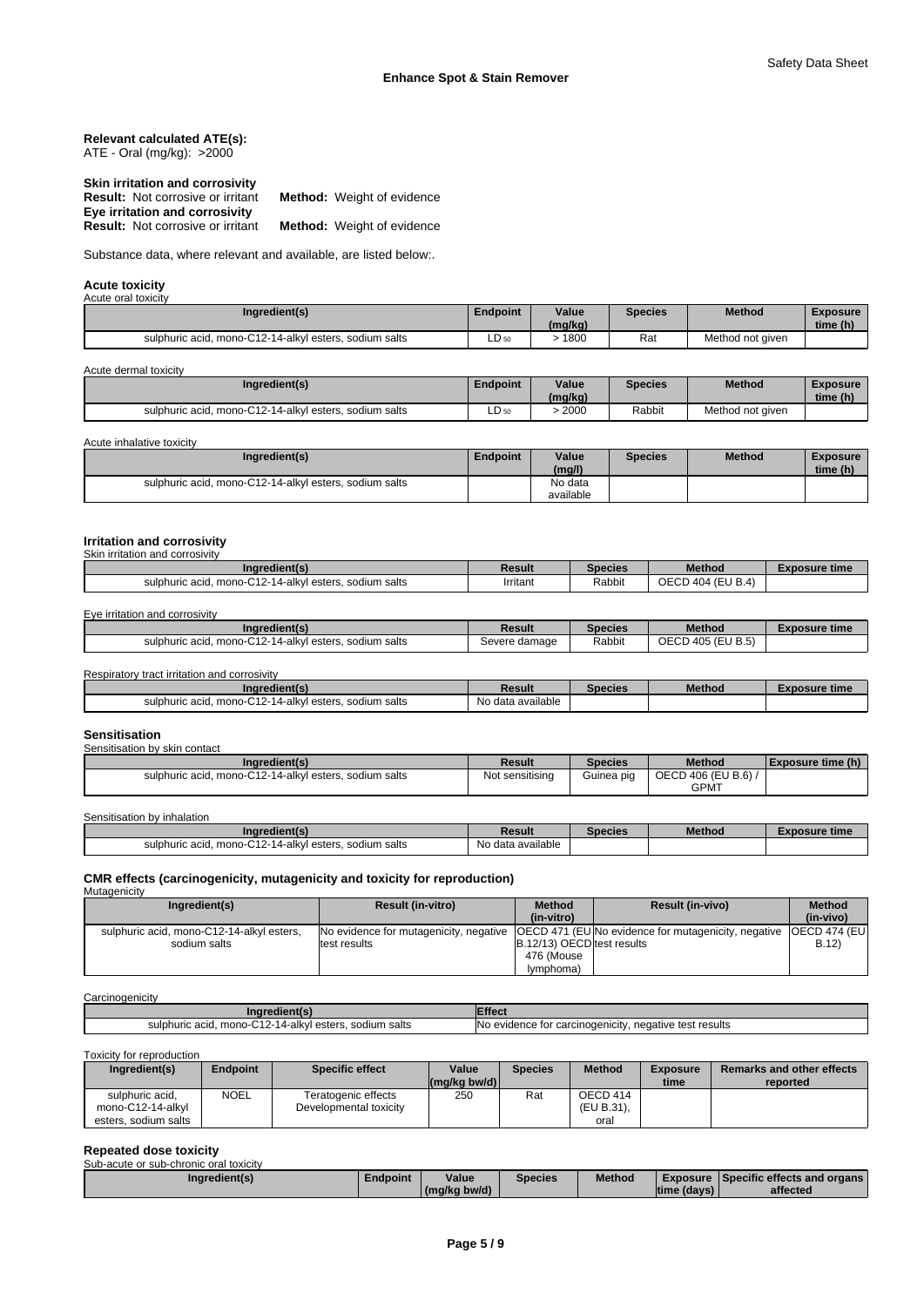### **Enhance Spot & Stain Remover**

| sulphuric acid, mono-C12-14-alkyl esters,<br>sodium salts | NOAEL | 488 | $-408($<br>$\sim$<br>ΙOΕ<br>:U | nn<br>◡ |  |
|-----------------------------------------------------------|-------|-----|--------------------------------|---------|--|
|                                                           |       |     | B.26<br>. .                    |         |  |

| Sub-chronic dermal toxicity                            |                 |              |                |               |             |                                                 |
|--------------------------------------------------------|-----------------|--------------|----------------|---------------|-------------|-------------------------------------------------|
| Ingredient(s)                                          | <b>Endpoint</b> | Value        | <b>Species</b> | <b>Method</b> |             | <b>Exposure   Specific effects and organs  </b> |
|                                                        |                 | (mg/kg bw/d) |                |               | time (days) | affected                                        |
| sulphuric acid, mono-C12-14-alkyl esters, sodium salts |                 | No data      |                |               |             |                                                 |
|                                                        |                 | available    |                |               |             |                                                 |

#### Sub-chronic inhalation toxicity

| Ingredient(s)                                          | <b>Endpoint</b> | Value<br>(mg/kg bw/d) | <b>Species</b> | <b>Method</b> | $time$ (days) | <b>Exposure Specific effects and organs I</b><br>affected |
|--------------------------------------------------------|-----------------|-----------------------|----------------|---------------|---------------|-----------------------------------------------------------|
| sulphuric acid, mono-C12-14-alkyl esters, sodium salts |                 | No data<br>available  |                |               |               |                                                           |

#### Chronic toxicity

| Ingredient(s)                        | <b>Exposure</b><br>route | <b>Endpoint</b> | Value<br>$\left \frac{\text{mg}}{\text{kg}}\right $ (mg/kg bw/d) | <b>Species</b> | <b>Method</b> | <b>Exposure</b><br>time | Specific effects and<br>organs affected | Remark |
|--------------------------------------|--------------------------|-----------------|------------------------------------------------------------------|----------------|---------------|-------------------------|-----------------------------------------|--------|
| sulphuric acid,<br>mono-C12-14-alkyl |                          |                 | No data<br>available                                             |                |               |                         |                                         |        |
| esters, sodium salts                 |                          |                 |                                                                  |                |               |                         |                                         |        |

#### STOT-single exposure

| -<br>ı salts<br>14-alkvl<br>0.015<br>mono-0<br>sodium<br>sulphuric<br>' esters.<br>.<br>auu<br>____<br>. . | <b>Nc</b><br>data available<br>. |
|------------------------------------------------------------------------------------------------------------|----------------------------------|

#### STOT-repeated exposure

| edient<br>AIV                                                                                            |                                                      |
|----------------------------------------------------------------------------------------------------------|------------------------------------------------------|
| л.<br>⊥4-alkv<br>salts<br>sulphuric<br>sodium<br>ester<br>mono-<br>$\sim$<br>$\cdots$<br>וסופו<br>.<br>. | <b>No</b><br>. data<br>available<br>.<br>$\sim$<br>. |

#### **Aspiration hazard**

Substances with an aspiration hazard (H304), if any, are listed in section 3. If relevant, see section 9 for dynamic viscosity and relative density of the product.

### **Potential adverse health effects and symptoms**

Effects and symptoms related to the product, if any, are listed in subsection 4.2.

### **SECTION 12: Ecological information**

#### **12.1 Toxicity**

No data is available on the mixture.

Substance data, where relevant and available, are listed below:

# **Aquatic short-term toxicity** Aquatic short-term toxicity - fish

| <b>AUGULO SHOLL-LEFTIT LOAIGILY</b><br>ாவா                       |          |                 |                |                   |                             |
|------------------------------------------------------------------|----------|-----------------|----------------|-------------------|-----------------------------|
| Ingredient(s)                                                    | Endpoint | Value<br>(mg/l) | <b>Species</b> | <b>Method</b>     | <b>Exposure</b><br>time (h) |
| , mono-C12-14-alkyl esters,<br>sulphuric acid.<br>. sodium salts | LC 50    | $\sim$<br>v.c   | Fish           | OECD 203 (EU C.1) | 96                          |

Aquatic short-term toxicity - crustacea

| Ingredient(s)                                                    | Endpoint      | Value<br>(mg/l) | <b>Species</b> | Method                     | Exposure<br>time (h) |
|------------------------------------------------------------------|---------------|-----------------|----------------|----------------------------|----------------------|
| , mono-C12-14-alkyl esters,<br>sulphuric acid.<br>. sodium salts | $\sim$<br>ᆮ◡ы | 4.,             | Daphnia        | $\sim$<br>84/449/EEC.<br>ັ | 48                   |

Aquatic short-term toxicity - algae

| Ingredient(s)                                          | Endpoint          | Value  | <b>Species</b> | <b>Method</b>       | <b>Exposure</b>               |  |
|--------------------------------------------------------|-------------------|--------|----------------|---------------------|-------------------------------|--|
|                                                        |                   | (mg/l) |                |                     | time (h)                      |  |
| sulphuric acid, mono-C12-14-alkyl esters, sodium salts | $\sim$<br>≞r C 50 | 20 ۰   | Not specified  | 88/302/EEC, Part C, | $\overline{\phantom{a}}$<br>▵ |  |
|                                                        |                   |        |                | static              |                               |  |

Aquatic short-term toxicity - marine species

| Ingredient(s)                                          | <b>Endpoint</b> | Value     | <b>Species</b> | <b>Method</b> | <b>Exposure</b> |  |
|--------------------------------------------------------|-----------------|-----------|----------------|---------------|-----------------|--|
|                                                        |                 | (mg/l)    |                |               | time (days)     |  |
| sulphuric acid, mono-C12-14-alkyl esters, sodium salts |                 | No data   |                |               |                 |  |
|                                                        |                 | available |                |               |                 |  |

Impact on sewage plants - toxicity to bacteria

| Ingredient(s)                                          | Endpoint  | Value<br>(mg/l) | <b>Inoculum</b> | Method             | Exposure<br>time |
|--------------------------------------------------------|-----------|-----------------|-----------------|--------------------|------------------|
| sulphuric acid. mono-C12-14-alkyl esters, sodium salts | . ~<br>–∾ | 1084            | Bacteria        | DIN 38412 / Part 8 | 16 hour(s)       |

#### **Aquatic long-term toxicity**

| - fish<br>Aquatic long-term toxicity |          |        |         |               |                 |                         |
|--------------------------------------|----------|--------|---------|---------------|-----------------|-------------------------|
| Inaredient(s)                        | Endpoint | Value  | Species | <b>Method</b> | <b>Exposure</b> | <b>Effects observed</b> |
|                                      |          | (mg/l) |         |               | time            |                         |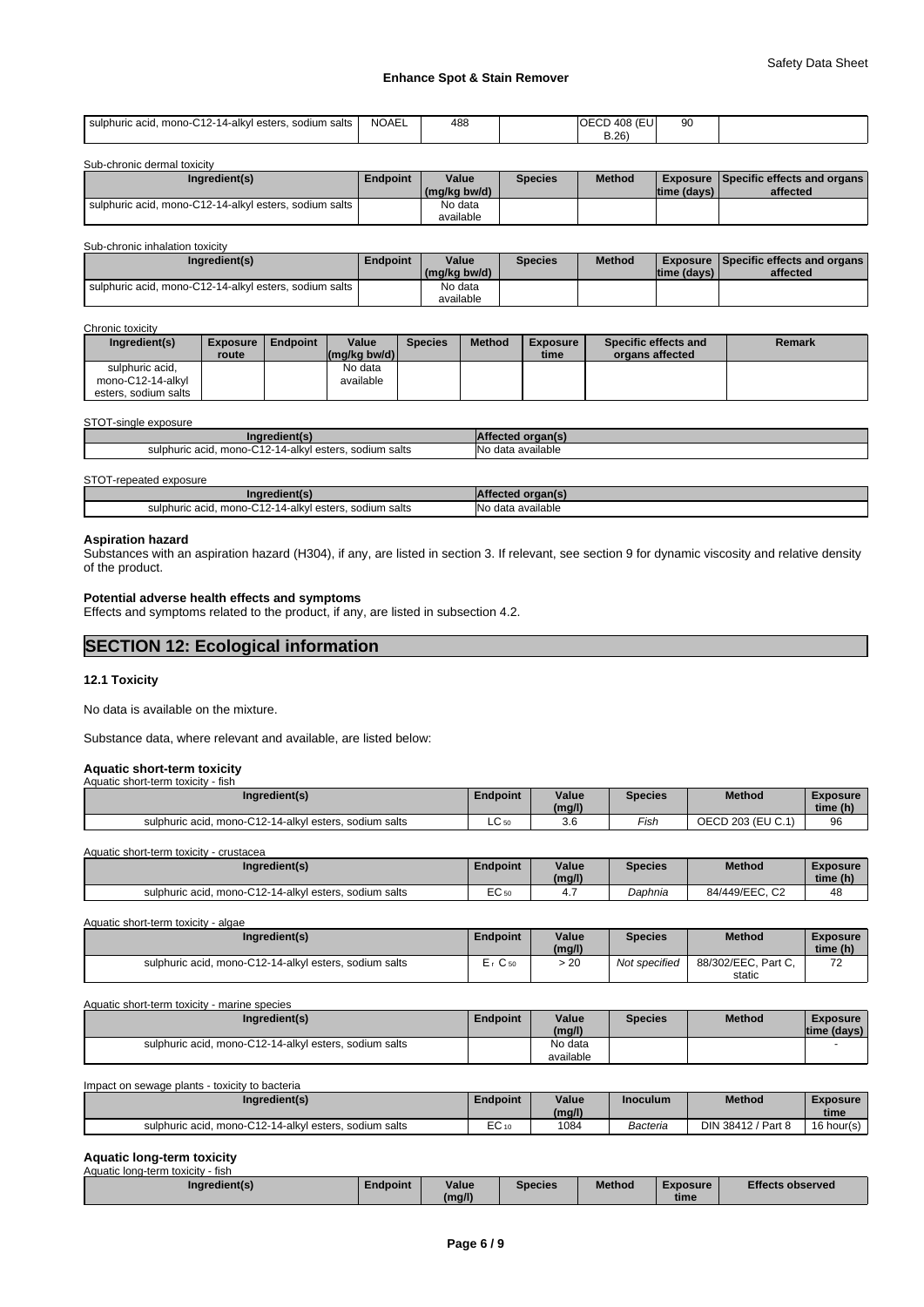#### **Enhance Spot & Stain Remover**

| NOEC<br>٦Е<br>ı salts<br>sulphuric<br>alkvl<br>sodium<br>Not specified<br>ectere<br>$\sim$<br>∴davie"<br>monc<br>$\overline{\phantom{a}}$<br>◡<br>auu<br>----<br>. <i>. .</i><br>$\cdot$<br>____<br>____<br>.<br>__ |
|---------------------------------------------------------------------------------------------------------------------------------------------------------------------------------------------------------------------|
|---------------------------------------------------------------------------------------------------------------------------------------------------------------------------------------------------------------------|

| Aquatic long-term toxicity - crustacea |  |
|----------------------------------------|--|
|                                        |  |

| Ingredient(s)                                          | Endpoint    | Value<br>(mg/l) | <b>Species</b> | <b>Method</b>       | <b>Exposure</b><br>time | <b>Effects observed</b> |
|--------------------------------------------------------|-------------|-----------------|----------------|---------------------|-------------------------|-------------------------|
| sulphuric acid. mono-C12-14-alkyl esters, sodium salts | <b>NOEC</b> | 0.508           | Daphnia sp.    | Method not<br>aiven | 7 day(s)                |                         |

Aquatic toxicity to other aquatic benthic organisms, including sediment-dwelling organisms, if available:

| Ingredient(s)                                              | Endpoint | Value<br>(mg/kg dw | <b>Species</b> | <b>Method</b> | <b>Exposure</b><br>$ time$ (days) $ $ | <b>Effects observed</b> |
|------------------------------------------------------------|----------|--------------------|----------------|---------------|---------------------------------------|-------------------------|
|                                                            |          | sediment)          |                |               |                                       |                         |
| I sulphuric acid. mono-C12-14-alkvl esters. sodium salts I |          | No data            |                |               |                                       |                         |
|                                                            |          | available          |                |               |                                       |                         |

**Terrestrial toxicity** Terrestrial toxicity - soil invertebrates, including earthworms, if available:

| Ingredient(s)                                          | <b>Endpoint</b> | Value<br>(mg/kg dw<br>soil) | <b>Species</b> | <b>Method</b> | <b>Exposure</b><br>$ time$ (days) $ $ | <b>Effects observed</b> |
|--------------------------------------------------------|-----------------|-----------------------------|----------------|---------------|---------------------------------------|-------------------------|
| sulphuric acid, mono-C12-14-alkyl esters, sodium salts |                 | No data                     |                |               |                                       |                         |
|                                                        |                 | available                   |                |               |                                       |                         |

#### Terrestrial toxicity - plants, if available:

| Ingredient(s)                                          | Endpoint | Value<br>(mg/kg dw<br>soil) | <b>Species</b> | <b>Method</b> | Exposure<br> time (days) | <b>Effects observed</b> |
|--------------------------------------------------------|----------|-----------------------------|----------------|---------------|--------------------------|-------------------------|
| sulphuric acid, mono-C12-14-alkyl esters, sodium salts |          | No data                     |                |               |                          |                         |
|                                                        |          | available                   |                |               |                          |                         |

#### Terrestrial toxicity - birds, if available:

| Ingredient(s)                                          | Endpoint | Value     | <b>Species</b> | <b>Method</b> | <b>Exposure</b><br>ltime (davs) l | <b>Effects observed</b> |
|--------------------------------------------------------|----------|-----------|----------------|---------------|-----------------------------------|-------------------------|
| sulphuric acid, mono-C12-14-alkyl esters, sodium salts |          | No data   |                |               |                                   |                         |
|                                                        |          | available |                |               |                                   |                         |

#### Terrestrial toxicity - beneficial insects, if available:

| Ingredient(s)                                          | Endpoint | Value<br>(mg/kg dw<br>soil) | <b>Species</b> | <b>Method</b> | <b>Exposure</b><br> time (days) | <b>Effects observed</b> |
|--------------------------------------------------------|----------|-----------------------------|----------------|---------------|---------------------------------|-------------------------|
| sulphuric acid, mono-C12-14-alkyl esters, sodium salts |          | No data                     |                |               |                                 |                         |
|                                                        |          | available                   |                |               |                                 |                         |

#### Terrestrial toxicity - soil bacteria, if available:

| Ingredient(s)                                          | <b>Endpoint</b> | Value<br>(mg/kg dw<br>soil) | <b>Species</b> | <b>Method</b> | <b>Exposure</b><br>Itime (davs) I | <b>Effects observed</b> |
|--------------------------------------------------------|-----------------|-----------------------------|----------------|---------------|-----------------------------------|-------------------------|
| sulphuric acid, mono-C12-14-alkyl esters, sodium salts |                 | No data<br>available        |                |               |                                   |                         |

### **12.2 Persistence and degradability**

**Abiotic degradation** Abiotic degradation - photodegradation in air, if available:

Abiotic degradation - hydrolysis, if available:

Abiotic degradation - other processes, if available:

# **Biodegradation**

| --------------<br>Ready biodegradability - aerobic conditions |                 |                   |              |               |                       |
|---------------------------------------------------------------|-----------------|-------------------|--------------|---------------|-----------------------|
| Ingredient(s)                                                 | <b>Inoculum</b> | <b>Analytical</b> | DT 50        | <b>Method</b> | <b>Evaluation</b>     |
| sulphuric acid, mono-C12-14-alkyl esters, sodium salts        |                 | method            | 75.7 % in 28 | OECD 301B     | Readily biodegradable |
|                                                               |                 |                   | day(s)       |               |                       |

Ready biodegradability - anaerobic and marine conditions, if available:

Degradation in relevant environmental compartments, if available:

#### **12.3 Bioaccumulative potential**

#### Partition coefficient n-octanol/water (log Kow)

| Ingredient(s)                     | Value   | <b>Method</b>    | Evaluation                  | Remark |
|-----------------------------------|---------|------------------|-----------------------------|--------|
| sulphuric acid. mono-C12-14-alkyl | $-2.42$ | Method not given | No bioaccumulation expected |        |
| esters, sodium salts              |         |                  |                             |        |

#### Bioconcentration factor (BCF)

| Ingredient(s)     | Value             | Species | <b>Method</b> | <b>Evaluation</b> | <b>Remark</b> |
|-------------------|-------------------|---------|---------------|-------------------|---------------|
| sulphuric acid.   | No data available |         |               |                   |               |
| mono-C12-14-alkyl |                   |         |               |                   |               |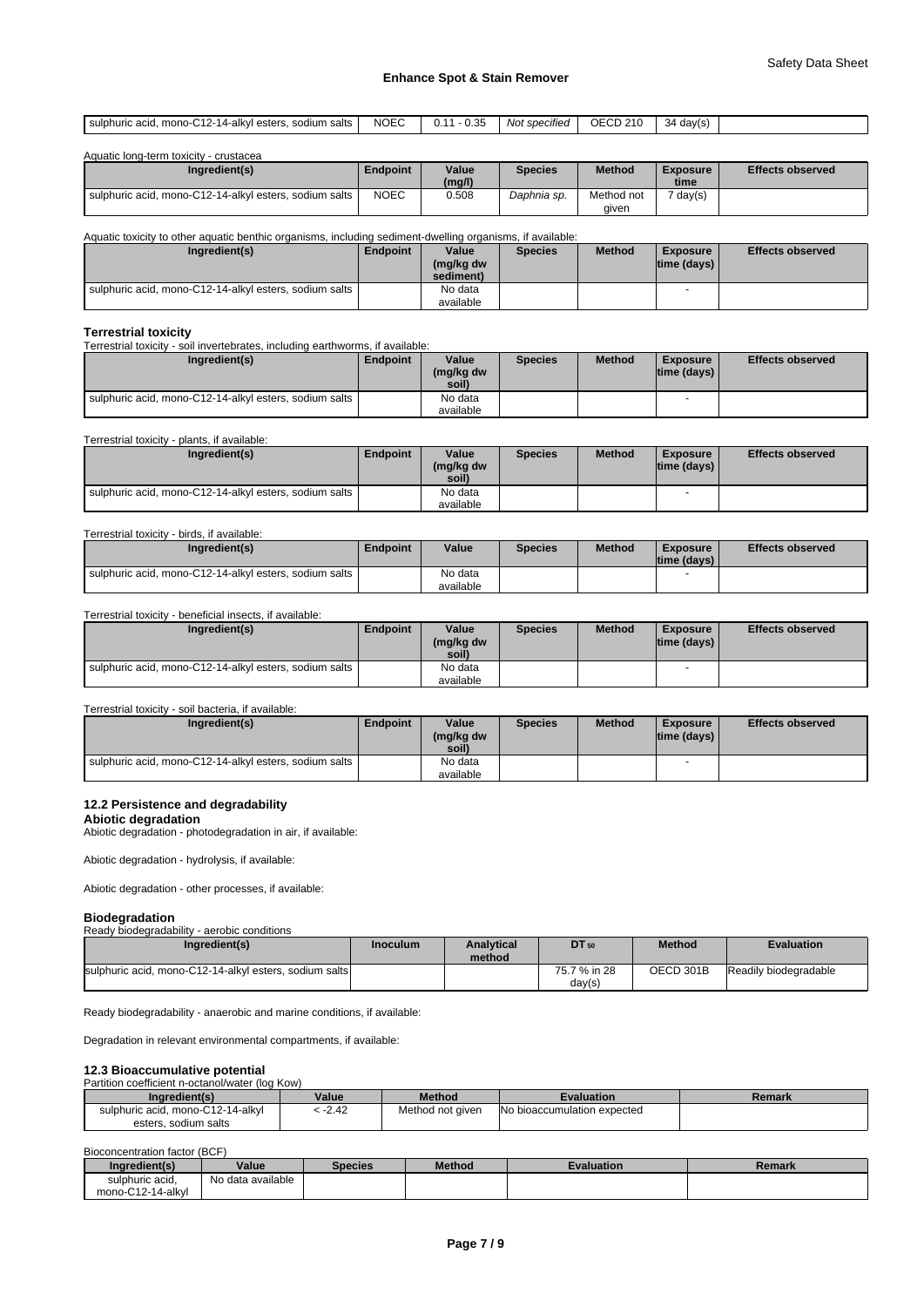| . sodium salts<br>esters |  |  |  |
|--------------------------|--|--|--|
|                          |  |  |  |

#### **12.4 Mobility in soil**

| Adsorption/Desorption to soil or sediment |  |
|-------------------------------------------|--|
|                                           |  |

| Ingredient(s)                                                             | <b>Adsorption</b><br>coefficient<br>Log Koc | <b>Desorption</b><br>coefficient<br>Log Koc(des) | <b>Method</b> | Soil/sediment<br>type | <b>Evaluation</b> |
|---------------------------------------------------------------------------|---------------------------------------------|--------------------------------------------------|---------------|-----------------------|-------------------|
| sulphuric acid. mono-C12-14-alkyl esters, sodium salts. No data available |                                             |                                                  |               |                       |                   |

#### **12.5 Results of PBT and vPvB assessment**

Substances that fulfill the criteria for PBT/vPvB, if any, are listed in section 3.

#### **12.6 Other adverse effects**

No other adverse effects known.

### **SECTION 13: Disposal considerations**

#### **13.1 Waste treatment methods**

| The concentrated contents or contaminated packaging should be disposed of by a certified handler  |
|---------------------------------------------------------------------------------------------------|
| or according to the site permit. Release of waste to sewers is discouraged. The cleaned packaging |
| material is suitable for energy recovery or recycling in line with local legislation.             |
| 200130 - detergents other than those mentioned in 200129.                                         |
|                                                                                                   |
|                                                                                                   |

**Empty packaging**

**Recommendation:** Dispose of observing national or local regulations. **Suitable cleaning agents:** Water, if necessary with cleaning agent.

### **SECTION 14: Transport information**

#### **Land transport (ADR/RID), Sea transport (IMDG), Air transport (ICAO-TI / IATA-DGR)**

- **14.1 UN number:** Non-dangerous goods
- **14.2 UN proper shipping name:** Non-dangerous goods
- **14.3 Transport hazard class(es):** Non-dangerous goods
- **Class:** -
- **14.4 Packing group:** Non-dangerous goods

**14.5 Environmental hazards:** Non-dangerous goods

**14.6 Special precautions for user:** Non-dangerous goods

**14.7 Transport in bulk according to Annex II of MARPOL and the IBC Code:** Non-dangerous goods

### **SECTION 15: Regulatory information**

#### **15.1 Safety, health and environmental regulations/legislation specific for the substance or mixture**

#### **EU regulations:**

• Regulation (EC) No 1272/2008 - CLP

· Regulation (EC) No. 1907/2006 - REACH

• Regulation (EC) No. 648/2004 - Detergents regulation

#### **Authorisations or restrictions (Regulation (EC) No 1907/2006, Title VII respectively Title VIII):** Not applicable.

#### **Ingredients according to EC Detergents Regulation 648/2004**

#### anionic surfactants < 5%

perfumes, Hexyl Cinnamal, Butylphenyl Methylpropional

The surfactant(s) contained in this preparation complies(comply) with the biodegradability criteria as laid down in Regulation (EC) No. 648/2004 on detergents. Data to support this assertion are held at the disposal of the competent authorities of the Member States and will be made available to them, at their direct request or at the request of a detergent manufacturer.

### **15.2 Chemical safety assessment**

A chemical safety assessment has not been carried out on the mixture

## **SECTION 16: Other information**

*The information in this document is based on our best present knowledge. However, it does not constitute a guarantee for any specific product features and does not establish a legally binding contract*

**Reason for revision:**

This data sheet contains changes from the previous version in section(s):, 2, 3, 16

#### **Classification procedure**

The classification of the mixture is in general based on calculation methods using substance data, as required by Regulation (EC) No 1272/2008. If for certain classifications data on the mixture is available or for example bridging principles or weight of evidence can be used for

**SDS code:** MSDS7197 **Version:** 04.1 **Revision:** 2018-01-25